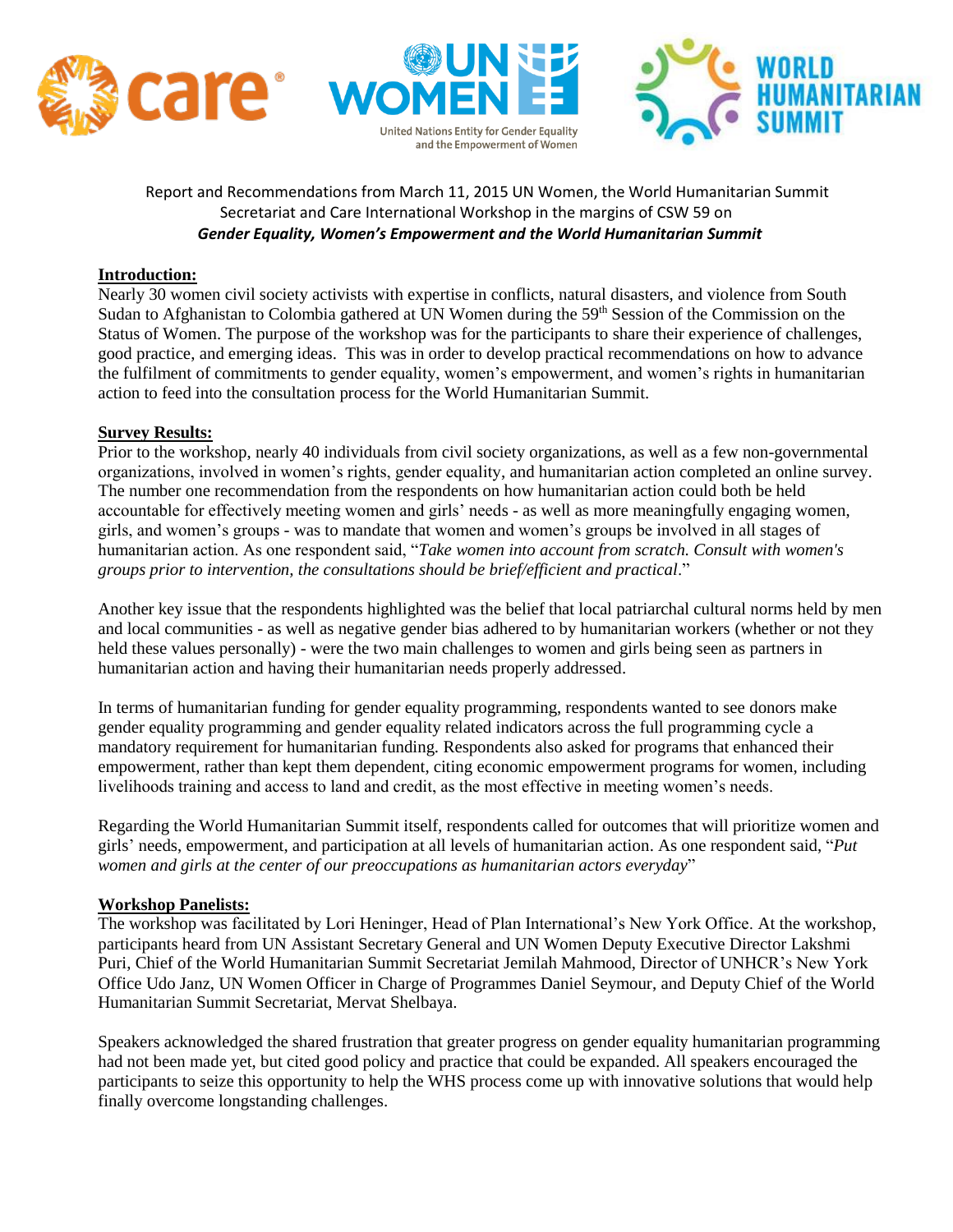## **Workshop Recommendations:**

Following lively discussions drawing on the survey and sharing their own experiences, participants generated the following recommendations for the WHS and to use while conducting advocacy at their own local and national levels. These recommendations will inform the work of the WHS Secretariat, especially that of the Gender Advisor, and will be shared at other upcoming women's consultations and workshops (including an upcoming women's consultation in Santiago, Chile on 10 April 2015), as well as being posted on the WHS's website.

## **Donors should**:

- 1. **Support the creation of independent local and national coalitions of women's groups to undertake advocacy, coordination, and programming that bridges humanitarian and development work.** Coalitions should create links with those in other countries to share learning and best practice and to provide solidarity. Recognizing the long-term nature of humanitarian challenges in many states, donors and humanitarians should empower local women's groups to be active across all levels and sectors of humanitarian action.
- 2. **Establish dedicated funding mechanisms to provide direct, core, long term support for local and national women's groups to facilitate service delivery, advocacy, and capacity building.**
- 3. **Make all humanitarian funding conditional on the application of a gender lens.** To assist this effort, donors should create advisory groups of women of all backgrounds, including women with disabilities, to advise on funding decisions. Donors should commit to a specific percentage of funding allocated for targeted funding for women's groups.
- 4. **Make the application of a gender lens mandatory across all stages of humanitarian action, including for research and surveys to inform program needs assessments, design, implementation, monitoring, and evaluation.** Data disaggregated by sex and age, as well as a careful analysis of other salient categories which result in women and girls facing multiple forms of discrimination, such as disability, caste, and LGBTI, should inform programming at all stages of humanitarian action. Data collection and reporting should recognize women's agency by ending the practice of assigning women to the same category as children.
- 5. **Support the establishment of global and national level mechanisms in the humanitarian system to report on the implementation of gender equality programming in humanitarian action,** *as well as* **independent, civil society led shadow reporting mechanisms at national and international levels** (similar to CEDAW), both of which could report annually or biannually.
- 6. **Increase funding for women and girl's health**, including reproductive health, mental health (and psycho-social services), and care for survivors of gender based violence at the local level. Services must be inclusive of women of all ages and women with disabilities and should include the creation of locally managed services such as one stop centers, gender health focal points, etc.

## **National and local governments should:**

7. **Ensure all National Action Plans for disaster preparedness, risk reduction, resilience, and emergency response address women's specific needs (including reproductive health) and identify how women of all ages and local and national women's groups will participate at all stages of programming.**

#### **Humanitarian Actors (including UN, NGOs, and others) should:**

- 8. **Increase numbers of women in influential positions at all levels.** Humanitarians, national, and local governments, and all other actors providing services must increase the number of women service providers and humanitarian field staff. Governments should increase appointments of women to powerful government positions, both related to humanitarian action such as preparedness but also in general so that women in leadership positions start to be seen as standard, at all levels.
- 9. **Mandate gender equality training for all humanitarian workers, and all local and national government staff.** Training should aim to lead to decision making and behavior that stresses gender equity, as well as respectful treatment of local community members in general.